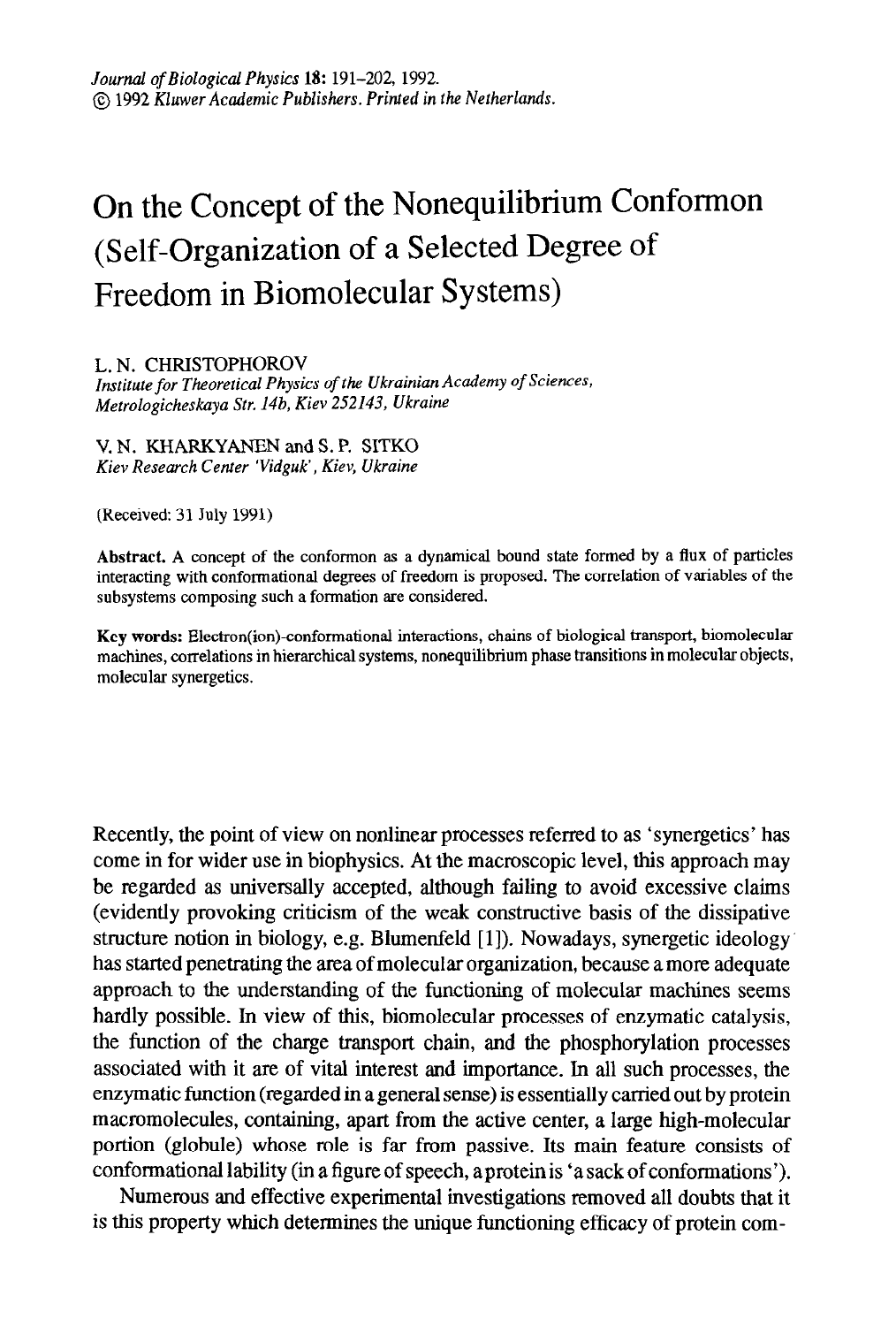

Fig. 1. Typical shape of the conformational potential and mechanical analogy to the 'protein-machine' concept [3].

plexes. Attempts to develop general principles and to determine physical mechanisms by which conformational degrees of freedom participate in this function (models of induced structural correspondence, rack model, energy recuperation hypothesis, etc. [1]), have been known for a long time.

Gradually, these qualitative ideas were shaped into a hypothesis on the presence in protein-enzyme of the so-called selected degree of freedom of a mechanical nature, having a key role in the processes of energy accumulation and utilization during the transformations in an enzyme-substrate complex [2]. It was postulated that all the multiplicity of protein conformational transformation may be schematically reduced to a one-dimensional mechanical process with a nonlinear potential along the reaction coordinate, which is, in fact, represented by a generalize conformational coordinate assumed to be weakly dissipative. In this case, the protein-enzyme function is similar to the function of a construction with one degree of freedom - a machine with detaining barriers etc. (the' protein-machine' concept [l-3]) (see Figure 1).

Further development of these ideas naturally advanced towards specifying the emergence of such potential profiles and the initiation of motion in them at the expense of electron-conformational (mainly for transport chains) or enzyme-substrate interactions. This resulted in the emergence of the model of the functioning of the molecular carrier-'transformer' [3-51 and in the relaxation concept of the elementary act in enzymatic catalysis [ 1,4] being conceptually very close. The 'transformer' scheme of functioning is clear from Figure 2. The energy taken from the electron and accumulated in the elastic deformation

(conformation) of the macromorelecule, is spect in the coupled endowed endowed (conformation) of the macromolecule, is spent in the coupled endoergic process (ATP synthesis, active transport, etc.) at, say, stage IV. Here, it performs the role of  $(211)$  syndicsis, acuve dansport, etc.) at, say, stage IV. Here, it performs are for the  $W$ a primary macrociz, i.e. as a universal energy potition ased in olderleagence. While these patterns were under discussion, the problem arose of the characteristics of the formation initiated by a charge coming to a molecule and being essentially a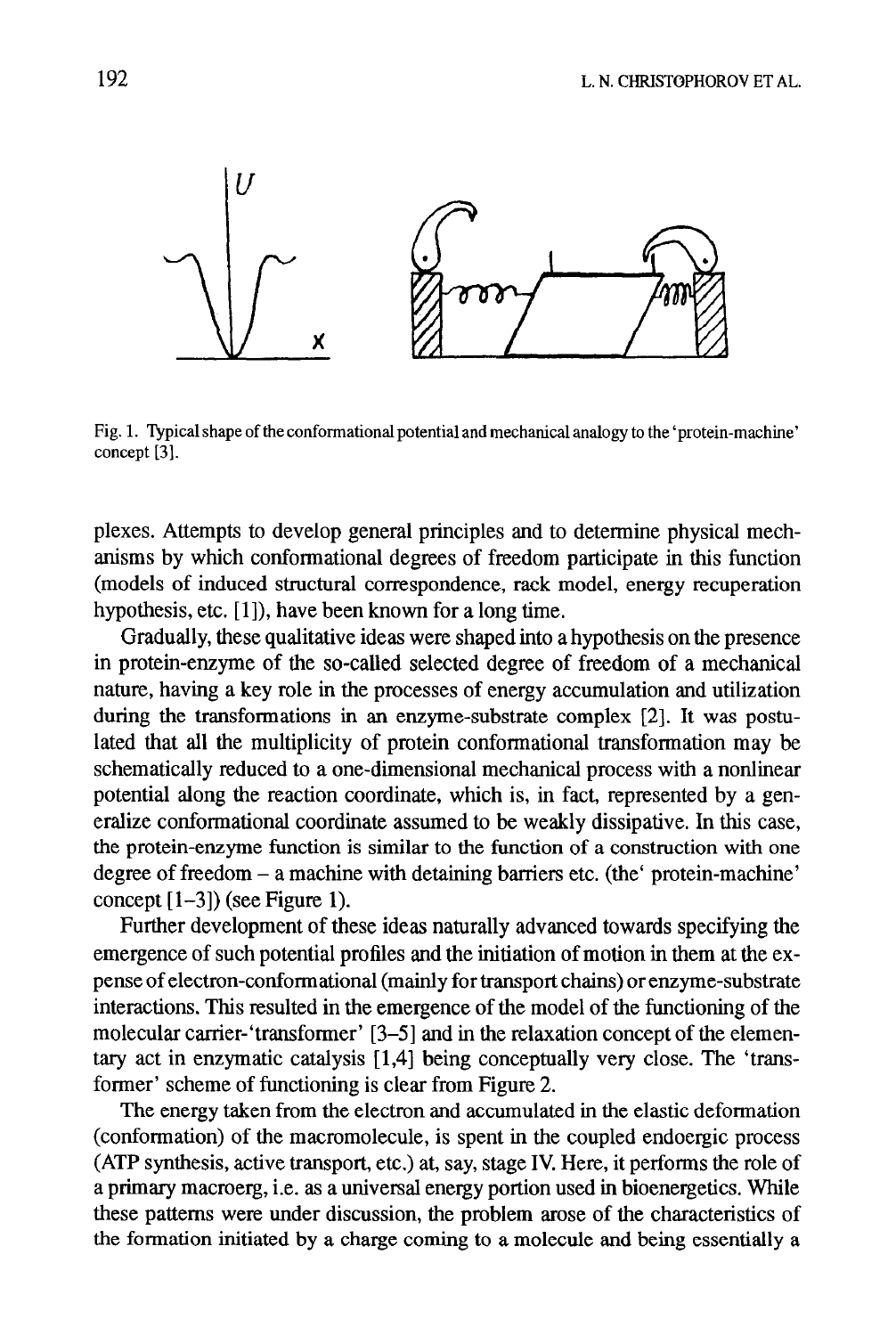

Fig. 2. 'Four-step' performance regime of carrier-transformer  $T$  [3],  $T^{\circ}$ ,  $T^{\circ}$  states describe the  $\mathbf{u}_i$ ,  $\mathbf{z}_i$ , and  $\mathbf{T}$ , To  $\mathbf{u}_i$  between the light conformations (T<sup>o</sup> and  $T$ ) are metastable). Electron transitions I,  $\mathbf{v}_i$ III may be of a tunnel-like nature.

polaron on a macromolecule scale. Indeed, such a 'conformon' ([6], see also [7,8]), i.e. a local conformational transformation of a functional nature, may (as estimated in [3]) accumulate and utilize the energy of  $\sim 0.5$  eV, with dimensions of  $\sim 20$  Å and more, and characteristic frequencies in the EHF range, etc.

The above models are useful in interpreting the fundamental role of charge (substrate)-conformational interactions in the biochemical elementary act. At the same time, they immediately suggest many questions on kinetics (the conjugation of rapid processes of charge transport and slow conformational motions, the necessity for special dissipation mechanisms, and so on), hindering both their acceptance and utilization. For this reason, the following explanation may be suggested. Although the authors emphasize (see, e.g., extensive remarks given in the context of relaxation model in Section  $6.5$  of  $[1]$ ) the necessity of essentially nonequilibrium conditions for the functioning of the suggested mechanisms, nevertheless, in their models, nonequilibrity is mostly of a relaxation nature, and does not represent a creative factor. It may be possible to eliminate this drawback, noticeable as it is, by a more modem formulation of the problem.

Along this line, we want to introduce one of the first examples of that kind, namely a recently suggested nonlinear model of a self-organized system of charge transport [9]. Although developed for the description of the peculiarities of ion current through the potential-dependent membrane channels, it admits a broader interpretation. Its distinctive feature consists of explicitly accounting for the influence of the density of charges passing through the transport system upon the formation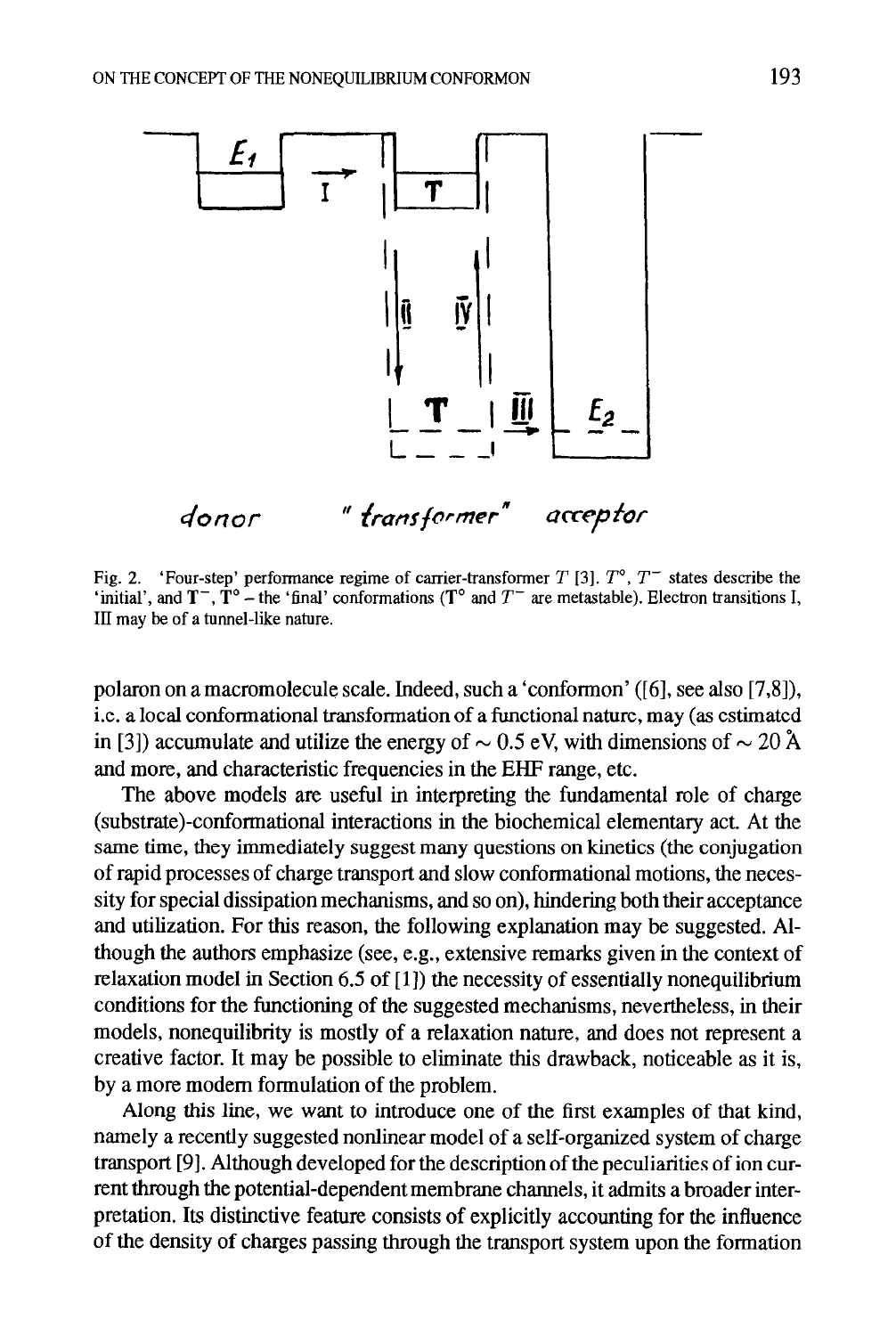

Fig. 3. (left) I-particle flux ('pumping') supplied to the system.  $\Lambda N$  – withdrawal of particles that have not passed through the channel.  $\tilde{\Omega}e^{-\alpha x}N$  – the flux that has passed. The channel is presented by the double-barrier model with population  $N$  and the height of one of the barriers depending on the conformational coordinate x. (right) The bifurcation curve at  $\Omega/\Lambda > e^2$ .

of this system (e.g., upon the conformation of channel molecular groups, in turn, determining the conditions of passing through the channel). Such self-consistency can be illustrated by two equations (1) with a single nonlinear coupling (see also Figure 3)

$$
\frac{dN}{dt} = I - (\Lambda + \Omega e^{-\alpha x}) N ,
$$
  
\n
$$
\frac{dx}{dt} = -kx + \chi N ,
$$
\n(1)

where  $x$  is a conformational coordinate (overdamped oscillator) coupled to an average number N of particles in the channel.  $\Lambda$ ,  $\Omega$ , and k are the corresponding kinetic rate constants and  $\alpha$ ,  $\chi$  the constants of coupling. If  $\Omega/\Lambda > e^2$ , stationary solutions of the system (1) exhibit a bistable behaviour within a certain area of values of the control parameter (pumping  $\Gamma$ ).

In this case, the magnitude of channel-passing current may greatly vary (channel self-blocking, operation by the yes-no principle, etc.). Relative probabilities of the realization of 'closed' and 'open' states can be found if we extend the slaving principle [10] to the adiabatic elimination of variable  $N(t)$  (assuming it to be quickly altered as compared to  $x(t)$ , which has a physical justification [9]).

Hereafter, the second of Equations (1) reflects the motion in a self-consistent potential

$$
\Psi(x) = kx^2/2 + \chi I \int_0^x dy (\Lambda + \Omega e^{-\alpha y})^{-1},
$$

acquiring the second minimum with the growth of pumping  $I$  and further transforming into a ground state from a metastable one (Figure 4). The picture is typical for the nonequilibrium phase transition of the first kind and, in explicit form, we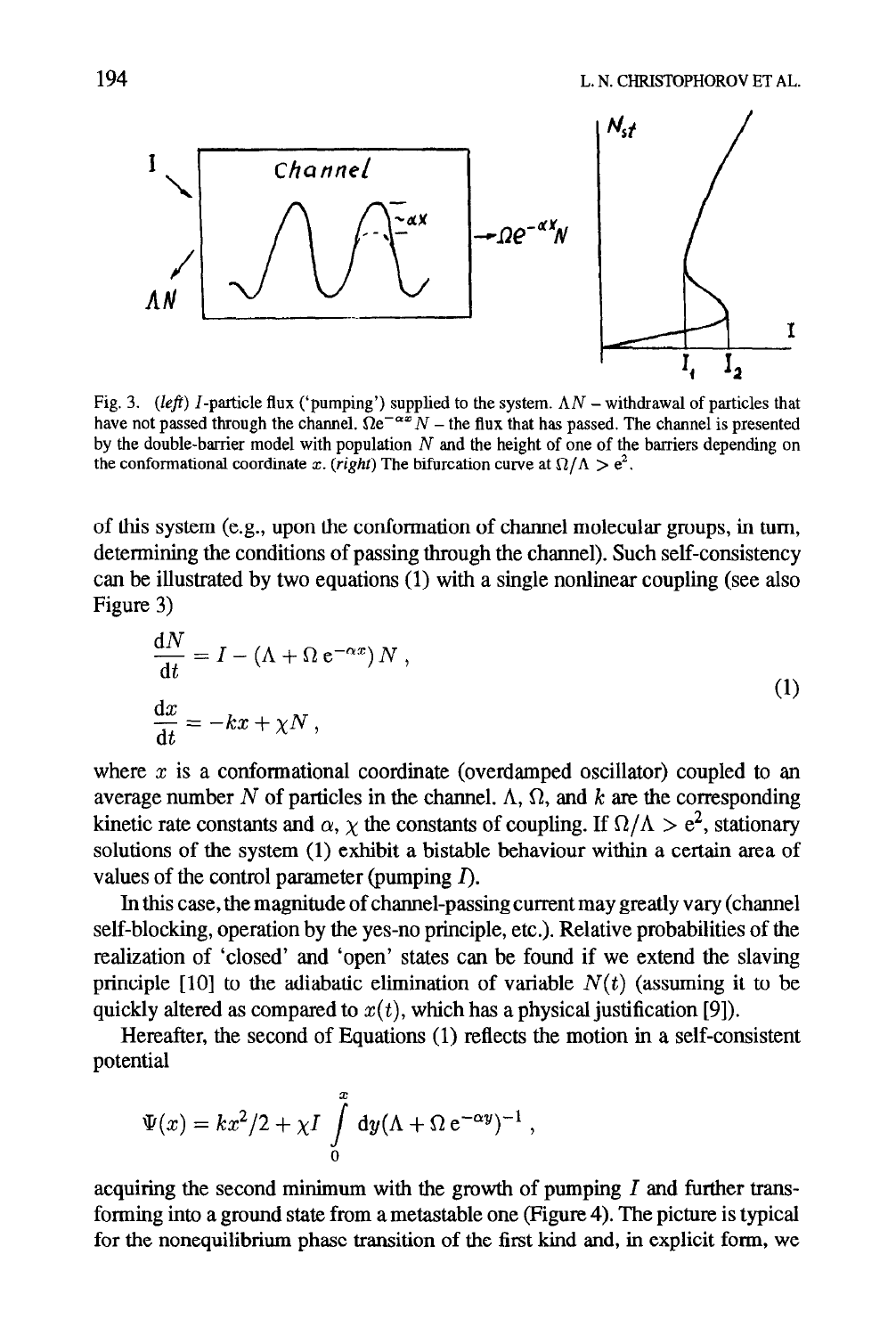

Fig. 4. (a)  $I < I_1$ ; (b)  $I_1 < I' < I_2$ ; (c)  $I_1 < I' < I'' < I_2$ ; (d)  $I_2 < I'''$ .

trace the formation of the order parameter (the selected degree of freedom) represented, in this case, by the conformational subsystem, as well as the development of a nonlinear potential, 'catches', etc., postulated in the 'protein-machine' concept. Thus, removing the stress from the flux characteristics to the conformational one in the model discussed, we see that the functional role of the conformational characteristics may fully comply with all the demands imposed upon the selected degree of freedom (conformon) in the above model. A particular development of such ideas of a conformon demands special investigation (one interesting possibility is to be found in the closure of the conformational coordinate on the second (e.g., flux) variable, which would greatly enlarge the application aspect of the model).

Thus, in the above sense, the conformon represents a coherent self-organized formation (a form of dynamic bound state), created under nonequilibrium conditions due to the interaction between two subsystems of different natures (frequently hierarchically separated in time). Though such a definition is in full agreement with the terminology assumed in synergetics, we would like to dwell on certain aspects in more detail, namely on the meaning of the notions 'self-organized' and 'coherent'. The first term is as intuitively clear as it is difficult to be formalized. In the long run, in view of this, situations emerge when, say, the self-organization direction may be determined with accuracy to the opposite one and in cases which are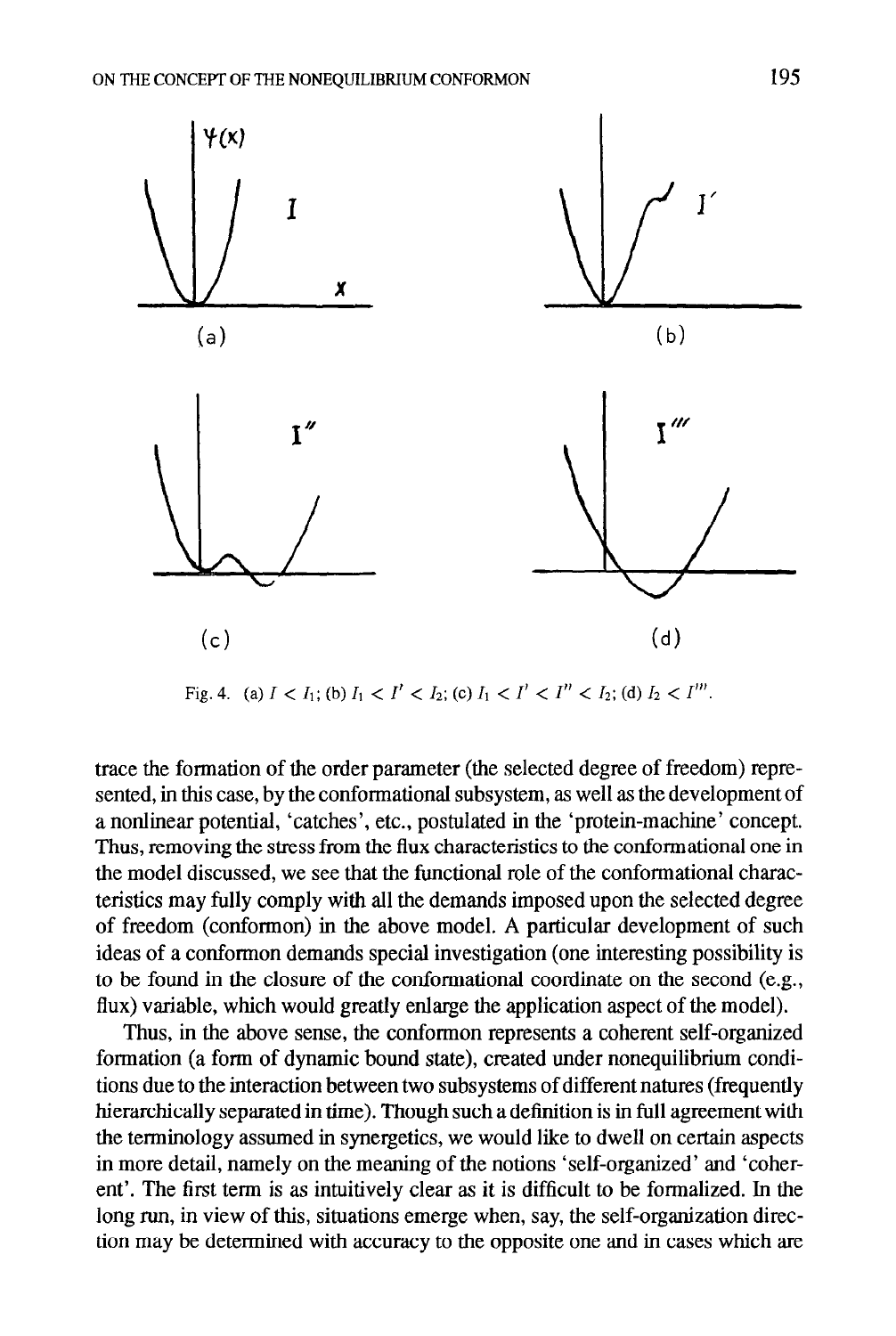standard enough (see, e.g., the discussion of the degree of organization of laminary and turbulent flows in [11, 12]). The efforts undertaken to establish the quantitative criteria of self-organization by entropy characteristics [11] have not yet offered reliable results (see [12, 13]). The term 'coherent' seems better defined, however. When used in biology, it often acquires a qualitative sense only, i.e. determines the relation between different parts of the system. Meanwhile, strictly speaking, it would be reasonable to form a judgement on coherence only when the processes of its destruction are taken into account. The corresponding procedures and statistical quantitative characteristics are well known. From this standpoint, the model under study, in the simplest case based upon Equations (1), will be considered.

Thus, introducing Langevin-type stochastic forces in dynamic equations

$$
\frac{dN}{dt} = I - (\Lambda + \Omega e^{-\alpha x}) N + f_{LN} ,
$$
  

$$
\frac{dx}{dt} = -kx + \chi N + f_{Lx} ,
$$
 (2)

we intend to reveal the behaviour of the statistical characteristics depending on the control parameter represented again by pumping  $I$ . The stationary function of the correlation of fluctuations of variables  $\langle \Delta x \, \Delta n \rangle$  is the most trivial of these characteristics; when divided by mean-square deviations, it presents a mutual correlation coefficient, or the 'degree of coherence'  $K(I)$  we are interested in

$$
K = \frac{\langle \Delta x \, \Delta n \rangle}{\left[ \langle (\Delta x)^2 \rangle \, \langle (\Delta N)^2 \rangle \right]^{1/2}} \,, \tag{3}
$$

whose modulus is in the segment from 0 (complete independence of variables) to 1 (complete 'coherence').

In the general case, the solution of both stochastic equations (2) and the Fokker-Planck equation corresponding to them, is rather difficult. However, our prime interest is in a particular case of temporal hierarchy in the system expressed by the inequality  $\Lambda \gg k$  (slow rate of conformational coordinate changes as compared to the rate of change in the flux). If it is fulfilled, the system behaves as predicted from the point of view of self-organization as interpreted by Haken ([10], Chapt. 7). However, Haken's slaving principle, based on the possibility of adiabatic elimination of the fast variable (in this case  $N(t)$ ) should be used with caution [13] for our purposes. As is shown by analysis, the simplest and the most informative variant of correlation investigations is associated with the system (2), where  $f_{Lx} = 0$  and  $\mathcal{L}$  is a white noise (sumping fluctuations) of intensity  $\mathcal{D}$ :

$$
\frac{dN}{dt} = I - (\Lambda + \Omega e^{-\alpha x}) N + \sqrt{D} \xi(t),
$$
\n
$$
\frac{dx}{dt} = -kx + \chi N, \quad \Lambda \gg k,
$$
\n
$$
\langle \xi(t) \rangle = 0, \quad \langle \xi(t) \xi(t') \rangle = \delta(t - t').
$$
\n(5)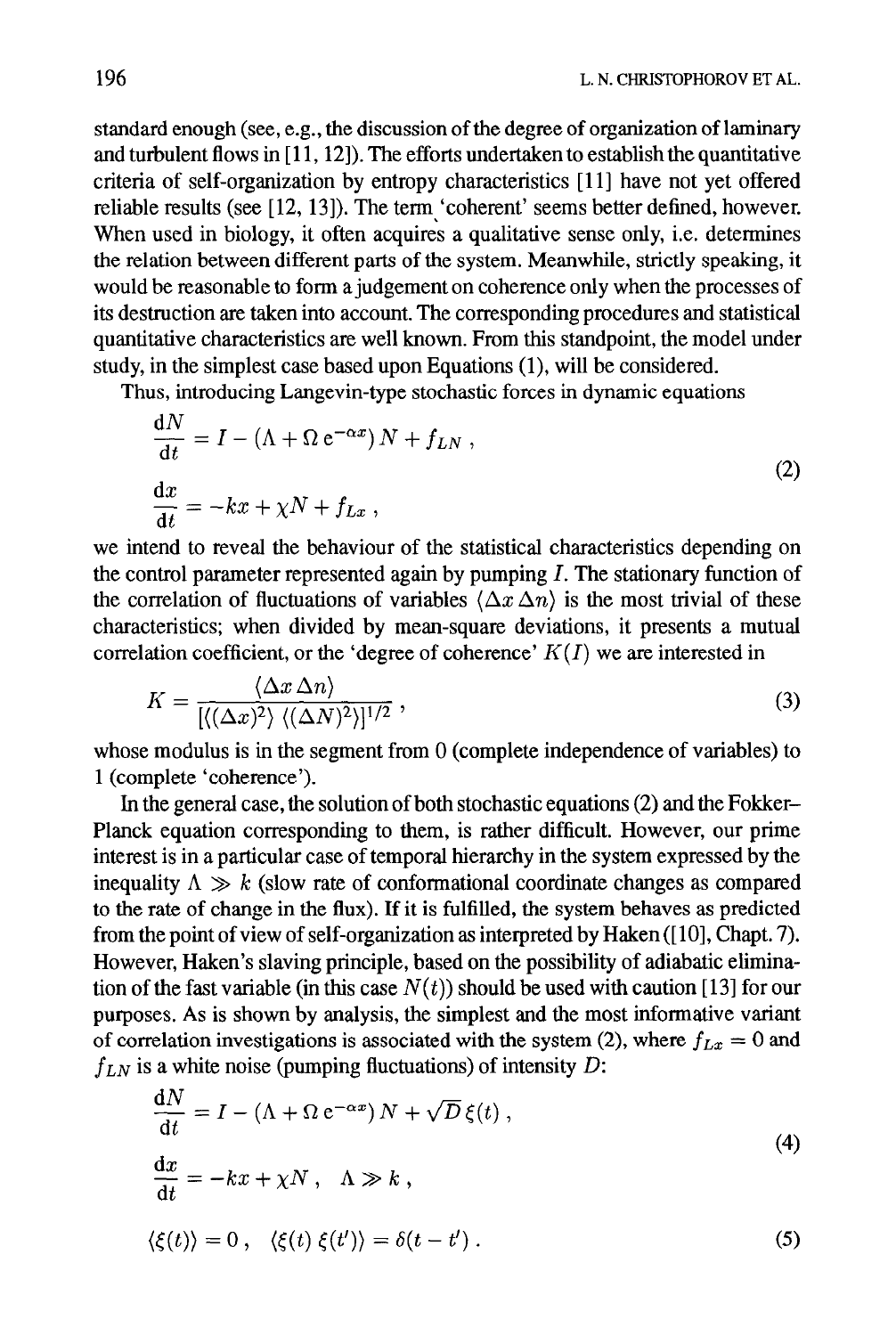Even in this case, it is hardly possible to write down an exact solution of the statistical problem. Therefore, one has to resort to the method of adiabatic elimination of the fast variable in the corresponding Fokker-Planck equation, though not in Haken's variant [lo] where the investigation of the case (4) is impossible, but in one of the modifications of the 'noisy slaving' variant (i.e. the study of 'eliminated' variable noise [ 141, see also [ 151). Such a procedure results in authentic qualitative results for the  $k$  value, improving with the approach to system instability and enhancement of inequality  $\Lambda \gg k$  [13].

Thus, we seek a stationary distribution function  $p(x, N)$  as a solution of the Fokker-Planck equation

$$
\frac{\partial p}{\partial t} = -\frac{\partial}{\partial x} \left[ (-kx + \chi N) p \right] -
$$

$$
-\frac{\partial}{\partial N} \left[ (I - (\Lambda + \Omega e^{-\alpha x}) N) p \right] +
$$

$$
+\frac{D}{2} \frac{\partial^2 p}{\partial N^2}
$$
(6)

corresponding to the system of stochastic differential equation (4), in the form of

$$
p(x,N) = g(x) h(N/x) , \qquad (7)
$$

with normalizing conditions

$$
\int g(x) dx = 1, \int h(N/x) dN = 1.
$$
\n(8)

Then, the averages of arbitrary function  $\phi(x, N)$  look like

$$
\langle \phi(x, N) \rangle = \int g(x) dx \int dN \phi(x, N) h(N/x) = \int g(x) \langle \phi \rangle_x dx , \tag{9}
$$

where  $\langle \phi \rangle_x$  is a partial average. In the  $h(N/x)$  function, due to the  $\Lambda \gg k$  hierarchy, a slow variable  $x$  is considered as a fixed parameter. In this case, in order to find  $h(N/x)$ , Equation (6) may be reduced to the Fokker-Planck equation, corresponding to the first of Equations (4), with x taken as a parameter. Its (stationary) solution is\*

$$
h(N/x) = \frac{\mu(x)}{\sqrt{\pi D}} \exp\left[-\frac{\mu^2(x)}{D} \left(N - \frac{I}{\mu^2(x)}\right)^2\right],
$$
 (10)

where  $\mu^2(x) = \Lambda + \Omega e^{-\alpha x}$ . As it is seen from the detailed analysis [13-15], the equation for  $g(x)$  in the adiabatic approximation can be obtained assuming

For the sake of simplicity, we use 'natural' boundary conditions on both variables for h and  $q$ functions.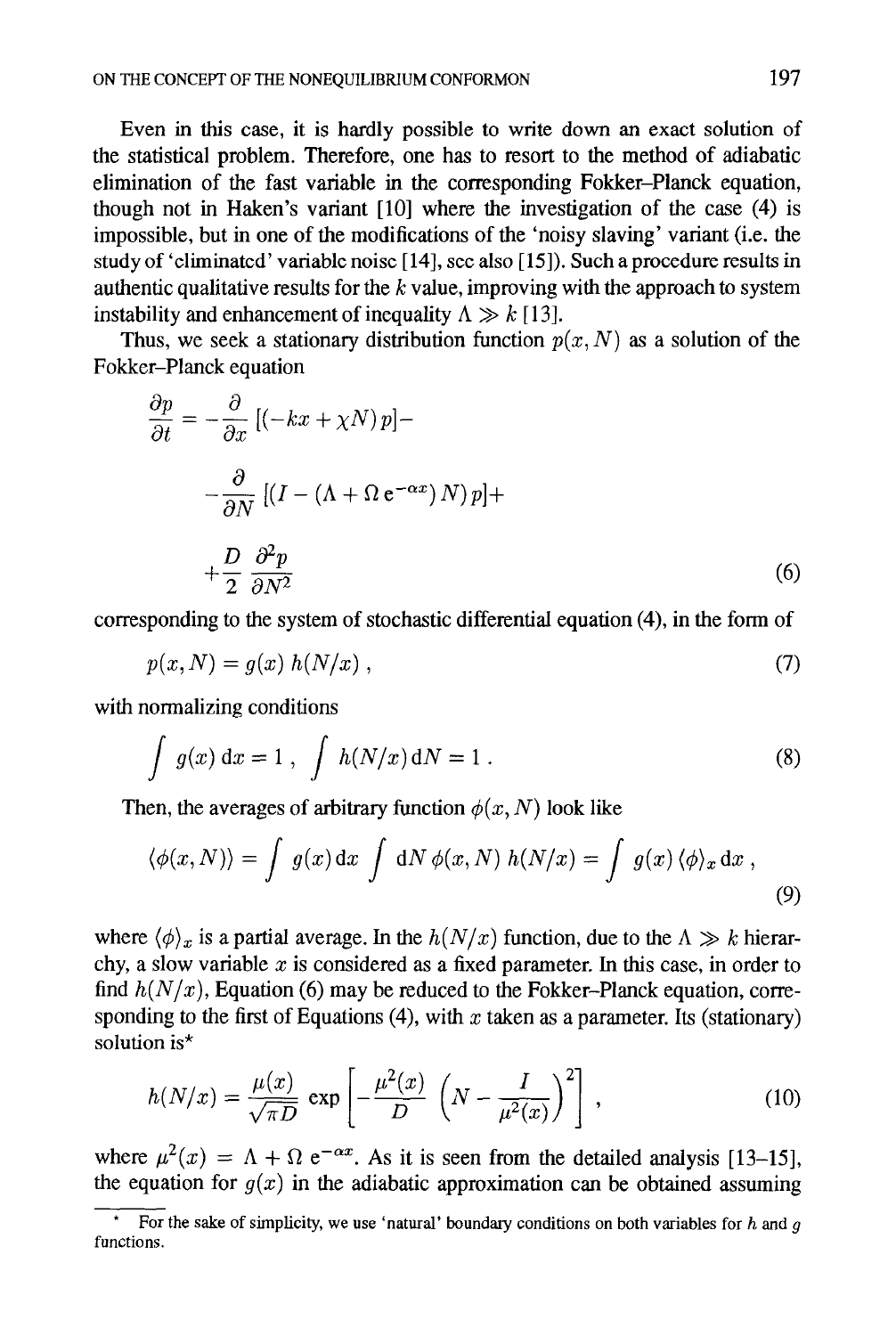$dN/dt = 0$  in the first of Equations (4) and expressing  $N(t)$  through  $x(t)$  and  $\xi(t)$ in the second of Equations (4). This results in a stochastic differential equation with multiplicative noise or in the Fokker-Planck equation

$$
\frac{\partial g}{\partial t} = -\frac{\partial}{\partial x} \left[ \mathcal{A}(x) g(x) \right] + \frac{1}{2} \frac{\partial^2}{\partial x^2} \left[ \mathcal{B}(x) g(x) \right]
$$

with stationary solution

$$
g(x) = \frac{\mathcal{N}}{\mathcal{B}(x)} \exp\left\{2 \int_{-\infty}^{x} \left[\mathcal{A}(x')/\mathcal{B}(x')\right] \mathrm{d}x'\right\} \,. \tag{11}
$$

**Here** 

$$
\mathcal{A}(x) = -kx + \frac{\chi I}{\Lambda + \Omega e^{-\alpha x}}; \qquad \mathcal{B}(x) = \frac{\chi^2 D}{(\Lambda + \Omega e^{-\alpha x})^2}.
$$

In  $(11)$ , the integral is expressed in elementary functions, but it has rather a bulky 'transcendent' form which is inconvenient for analysis. We shall return to this later. The character of  $q(x)$  and k, which changes with the increase of pumping, can be traced in rough approximation. Judging from Figures 3 and 4, we can distinguish three areas of I variation from 0 to  $\infty$ : of very small and very large I, where the system is evidently monostable, i.e.  $q(x)$  has one distinct maximum<sup>\*</sup> at  $x = \bar{x}_i$  $(i = 1$  when  $I \Rightarrow 0$  and  $i = 2$  when  $I \Rightarrow \infty$ ), and transition area  $I_1 < I < I_2$ (shifted at the expense of noise multiplicity) with the bimodal form of the  $q(x)$ function. To begin with, we first examine two areas, where  $q(x)$ , at sufficiently small D, will be presented in the form of the simple Gaussian

$$
g_i(x) = \sqrt{k/\pi D_i} \, \exp\left[-\frac{k}{D_i} \left(x - \bar{x}_i\right)^2\right].\tag{12}
$$

It is easy to see that, in this case,

$$
\bar{x}_1 \simeq \frac{\chi I}{\Omega k}
$$
,  $D_1 \simeq \frac{\chi^2}{\Omega^2} D$ ,  $I \Rightarrow 0$ ,  
 $\bar{x}_2 \simeq \frac{\chi I}{\Lambda k}$ ,  $D_2 \simeq \frac{\chi^2}{\Lambda^2} D$ ,  $I \Rightarrow \infty$ .

When calculating the statistical values entering into expression (3) for  $K(I)$  by  $(10)$ ,  $(12)$ ,  $(9)$  for sufficiently small D, we shall confine ourselves to the first two terms of the expansion

$$
\langle \phi(x) \rangle i = \int \phi(x) g(x) dx \simeq \phi(\bar{x}_i) + \frac{D_i}{4k} \phi''(\bar{x}_i) ,
$$

Ultimately, in the above-mentioned limit areas, we receive

The more distinct, the less the intensity of noise  $D$  is; noise multiplicity is not essential in this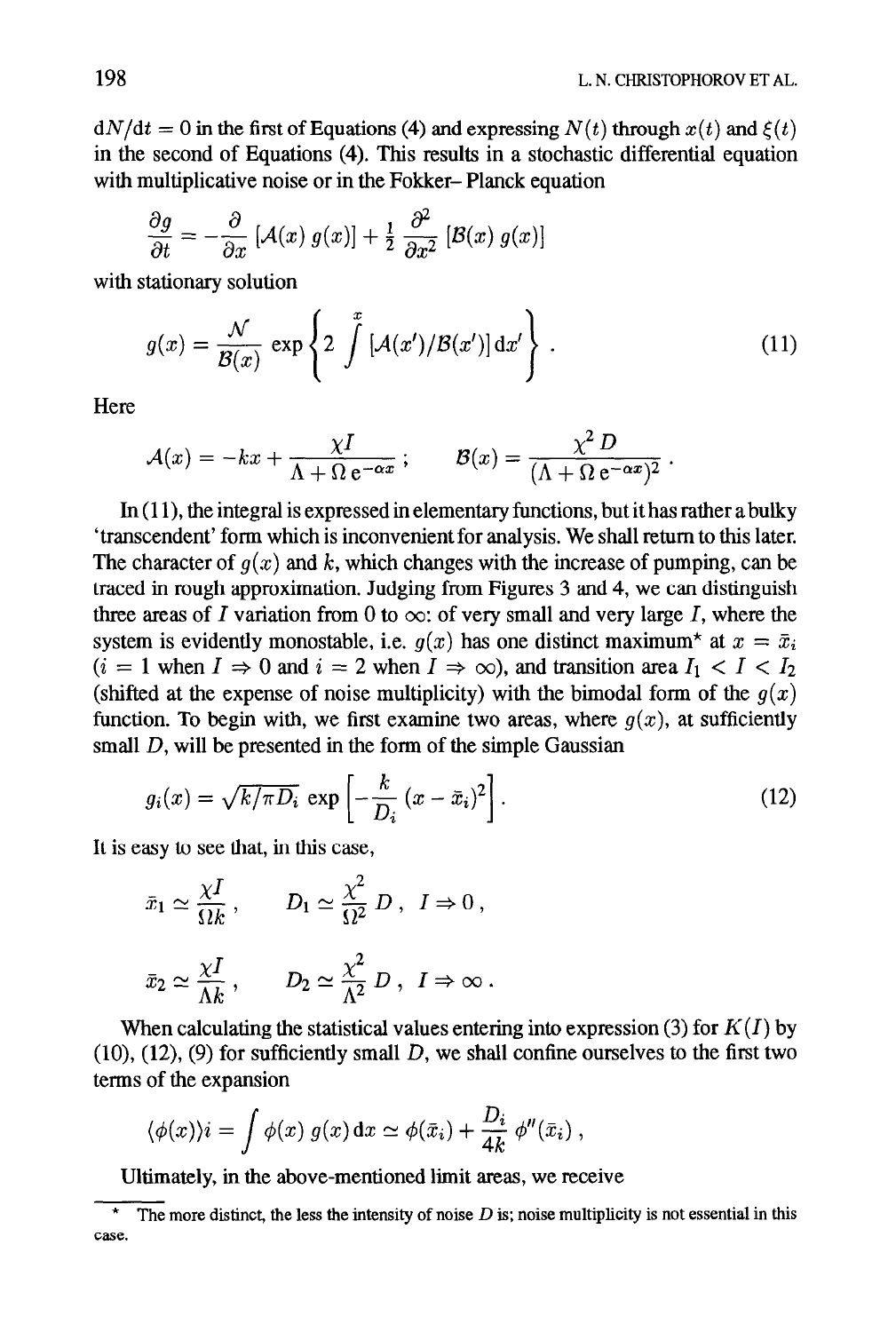$$
K_i(I) = \frac{I(\mathrm{d}\mu/\mathrm{d}x)}{\sqrt{I^2(\mathrm{d}\mu/\mathrm{d}x)^2 + k\mu^4(D/4D_i)}}\Bigg|_{x=\bar{x}_i},
$$

i.e., the degree of coherence

$$
K(I) \simeq \begin{cases} I\alpha \chi/\sqrt{k\Omega^3} , & I \Rightarrow 0 ,\\ \frac{2\chi \alpha \Omega}{\Lambda^2 k} & I \exp[-I(\alpha \chi/\Lambda k)] , & I \Rightarrow \infty \end{cases}
$$
(13)

 $\mathbf{I}$ 

is decreasing to zero when moving further away from the area of nonequilibrium phase transition. A similar result would be obtained if we examined the small fluctuations around the stationary monostable solutions and linearized stochastic equations, i.e. reduced them to the two-dimensional Omstein-Uhlenbeck process (see [13]).

In the area of function  $g(x)$  bimodality (i.e. in transition area) for small D, we can present the latter in a purely illustrative approximation as a discrete set

$$
g(x) = \begin{cases} P_1, & x = X_1, \\ P_2, & x = X_2, \end{cases} \qquad P_1 + P_2 = 1 , \tag{14}
$$

where  $X_1$ ,  $X_2$  are the locations of the peaks of real  $g(x)$  in the bistability area. According to (14),

$$
\langle x^2 \rangle = P_1 X_1^2 + P_2 X_2^2, \quad \langle (\Delta x)^2 \rangle = P_1 P_2 (X_1 - X_2)^2,
$$
  

$$
\langle N \rangle = P_1 \langle N \rangle X_1 + P_2 \langle N \rangle X_2, \text{ etc.}
$$

Then K, after altering P from 0 to 1 (transition from one to another bifurcation curve branch, i.e. 'nonequilibrium phase transition') assumes the form of

$$
K = \frac{\sqrt{P_1 P_2} ((N)_{X_1} - \langle N \rangle_{X_2})}{\sqrt{\frac{D}{2} \left( \frac{P_1}{\mu^2(X_1)} + \frac{P_2}{\mu^2(X_2)} \right) + P_1 P_2 ((N)_{X_1} - \langle N \rangle_{X_2})^2}}
$$
(15)

witnessing the fact that, at small  $D$ , it may assume the values of the order of one.

Thus, the degree of coherence can be qualitatively characterized with an increase in pumping as acquiring a maximum of the order of unity in the area of transitive pumpings and decreasing to zero beyond the boundaries of this area Such behaviour of  $K(I)$  will be more pronounced when the temporal hierarchy is more distinct in the system (cf. [13]). One may try to quantitatively refine this result using the explicit form of the function (11):

$$
g(x) = \frac{\mathcal{N}}{(\Lambda + \Omega e^{-\alpha x})^2} \exp \frac{2}{D\chi^2} \left\{-\frac{k\Lambda^2}{2} \left(x - \frac{\chi I}{k\Lambda}\right)^2 + \right\}
$$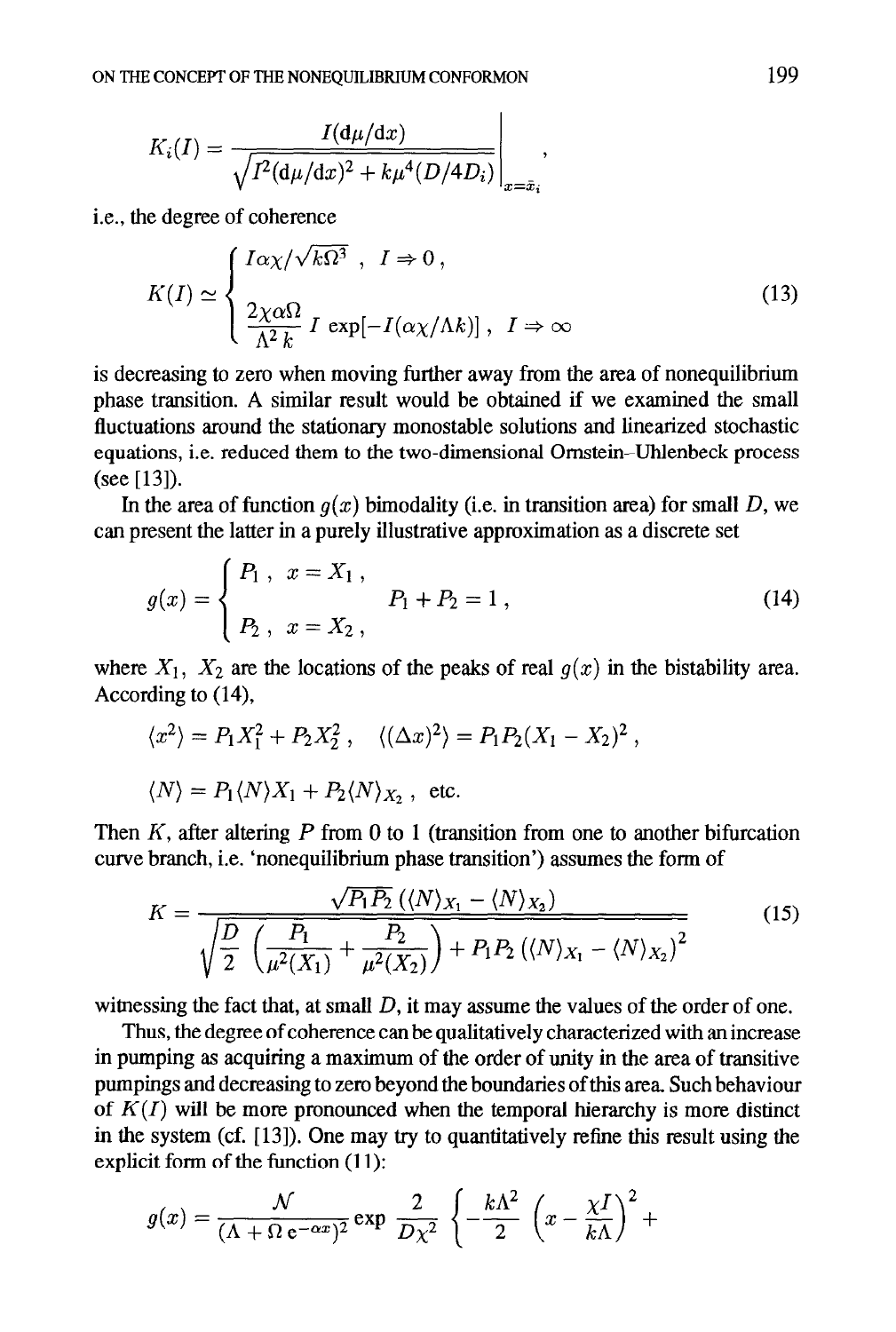

Fig. 5. Function  $g(x)$  (relative units).  $0 = \alpha = x - 1$ ,  $A = 0.1$ ,  $k = 0.01$ ; changes of D and I are shown.

$$
+\frac{2\Lambda\Omega k}{\alpha}\,\mathrm{e}^{-\alpha x}\,\left(x+\frac{1}{\alpha}-\frac{\chi I}{2\Lambda k}\right)+\frac{k\Omega^2}{2\alpha}\,\mathrm{e}^{-2\alpha x}\,\left(x+\frac{1}{2\alpha}\right)\bigg\}\tag{16}
$$

in expression (3), assuming, with respect to  $(7)$ , the form of

$$
K(I) = \left\{ \int \frac{x g(x) dx}{\Lambda + \Omega e^{-\alpha x}} - \left( \int x g(x) dx \right) \int \frac{g(x) dx}{\Lambda + \Omega e^{-\alpha x}} \right\} \times \left\{ \left[ \int x^2 g(x) dx - \left( \int x g(x) dx \right)^2 \right] \left[ \int \frac{g(x) dx}{\Lambda + \Omega e^{-\alpha x}} \right] \times \left( \frac{I^2}{\Lambda + \Omega e^{-\alpha x}} + \frac{D}{2} \right) - I^2 \left( \int \frac{g(x) dx}{\Lambda + \Omega e^{-\alpha x}} \right)^2 \right] \right\}^{-1/2}
$$
(17)

Calculations by formulae  $(16)$  and  $(17)$ , using a computer, supports the qualitative conclusions on the behaviour of  $K(I)$  (Fig. 5,6). The parameters' values used here are illustrative and ensure the existence of a bistability area only. As for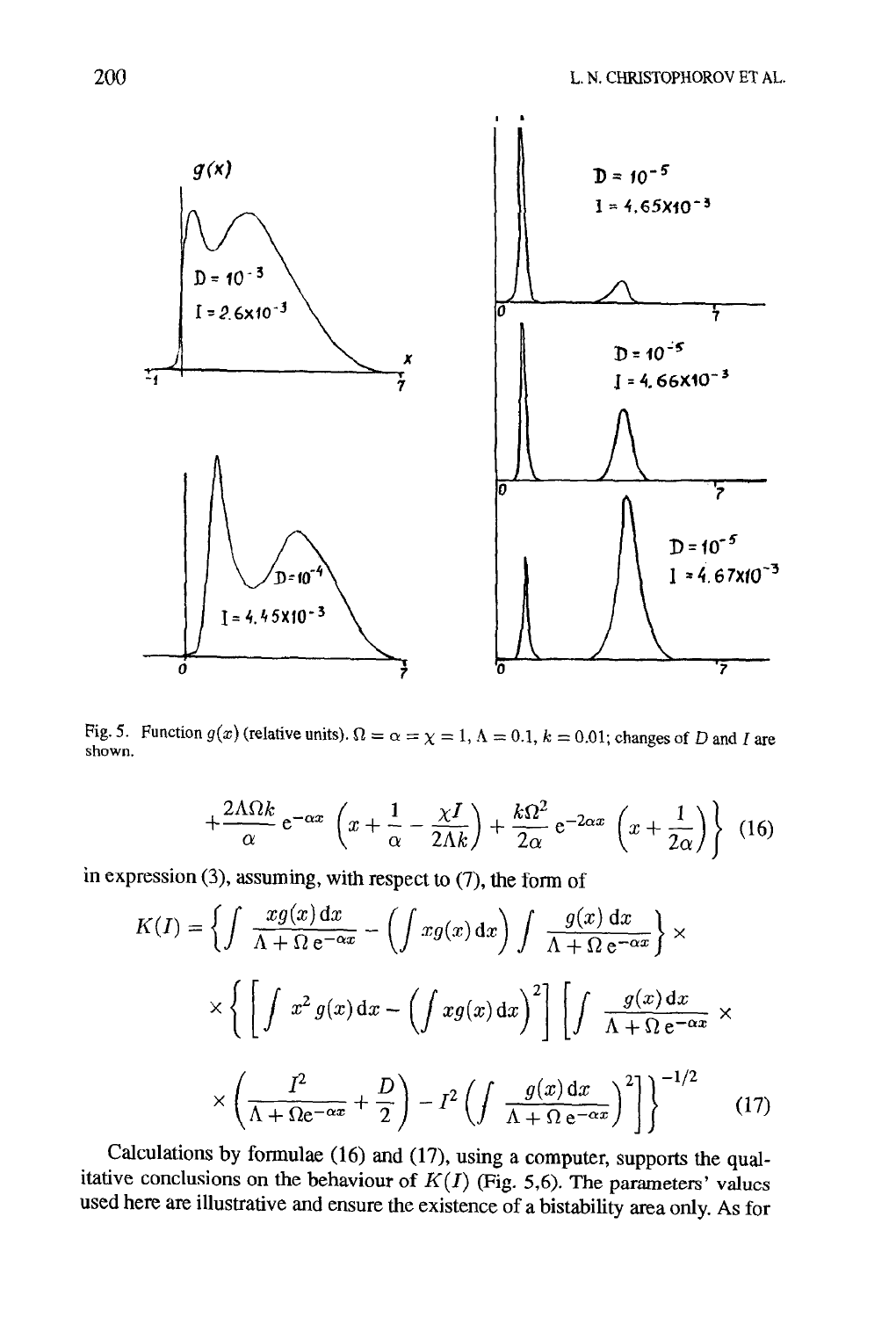

Fig. 6. The degree of coherence as a function of pumping intensity.  $D = 10^{-4}$ . Other parameters are the same as in Figure 5.

biological reality, we may note that the very similar values for sodium channels do not contradict the picture described above [7].

## Conclusion

A short summary of this paper is given below.

At the beginning we discussed in detail the key role played in biomolecular processes by the conformational state of the corresponding components of a system and modem interpretations of charge-conformational interaction, and the conformon problem in particular. By way of an example of a model of a self-organized system of biological charge transport, we demonstrated that the emergence of a functionally selected degree of freedom of conformations seems to be more natural (and rather preferable in the kinetic sense) in nonequilibrium flux conditions which are widespread in biochemical processes. A proposed concept of a 'nonequilibrium conformon' originates from the idea of its being one of the 'projections' of a bound charge-conformation state of the dynamic type, whose very existence and func